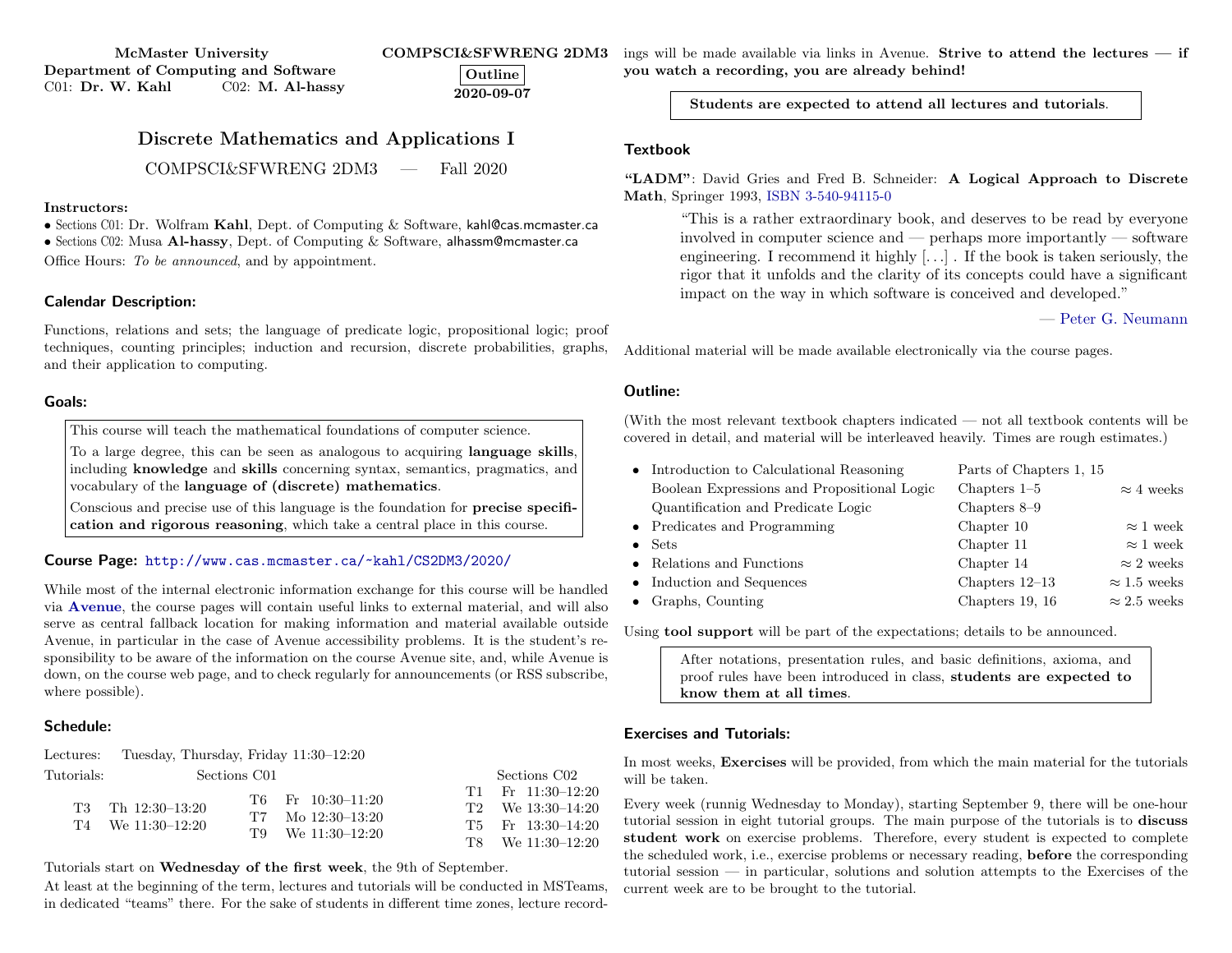# Grading:

All examinations in this course will be "Closed Book". This means that they are designed to be completed without reference to any written or printed material and without use of a calculator or any other electronic aids except for the tools specified for use in each exam, and that reference to such extra material or use of extra tools would only waste time that is then not available anymore for the actual thinking necessary to solve the problems.

(In contrast, "open book" examinations are designed taking the time for consulting extra material into account.)

All homework, assignment, test, and exam grades will be counted as percentage grades. For every student, the course grade is calculated as a weighted average of homework, assignment, test, and exam grades as specified below.

## Homework: In addition, there will be graded Homework Questions that need to be answered via CALCCHECK essentially from one lecture to the next, normally only

- posted Friday afternoon by 5 p.m., and due Tuesday morning at 11 a.m., and
- posted Tuesday afternoon by 5 p.m., and due Thursday morning at 11 a.m..

The detailed arrangements may be changed during the term.

Homework questions will typically be graded only automatically, and possibly more summarily than assignments. There is no credit for submissions after the deadline.

For k being the number of lectures with homework assigned this course will have had, 10% of the course weight are given to your  $\lceil \frac{7}{8} \cdot k \rceil - 1$  best homework submissions. This allows you to miss probably at least 3 homework submissions — there will be no further accommodations for missed homework. (In particular, MSAFs for homework will not be processed.)

Assignments: There will be graded Assignments essentially on a biweekly basis. ("Exercises" are ungraded.)

Assignments may be graded only automatically and/or summarily; evaluation will be conducted mostly via the midterm tests and the final.

It is essential that you meet the deadlines for the assignments; there is no credit for material submitted after the deadline.

For *n* being the number of **assignments** this course will have had,  $10\%$  of the course weight are given to your  $(n - 1)$  best assignments. This allows you to miss one assignment — there will be **no further accommodations for missed assign**ments. (In particular, MSAFs for assignments will not be processed.)

Some assignments may contain bonus questions. All bonus marks will be added to the course grade only for those who have passed the course otherwise.

Midterms: There will be five midterm tests. These will be 50-minute closed-book tests written on-line using CALCCHECK tool support. The midterm tests will be written within the following time slots (all in Toronto time):

| Midterm test 1: Tuesday, 22nd September 11:30 to 12:20 |                    |
|--------------------------------------------------------|--------------------|
| <b>Midterm test 2:</b> Tuesday, 6th October            | $11:30$ to $12:20$ |
| Midterm test 3: Tuesday, 27th October                  | $11:30$ to $12:20$ |
| <b>Midterm test 4:</b> Tuesday, 10th November          | $11:30$ to $12:20$ |
| <b>Midterm test 5:</b> Tuesday, 24th November          | $11:30$ to $12:20$ |

Those midterms where your result is better than your result in the final count 12% each, and those midterms that are not better than the final count 10% each.

Accomodations for missed midterms will only be deferred midterms (possibly oral). No weight will be transferred to the final exam.

# Final Exam: The remaining course weight (between 20% and 30%) is given to the final exam.

The final exam will be scheduled by the Registrar's Office in the usual way. It will be a closed-book examination of 2.5 hours (150 minutes) duration and cover the material of all lectures, handouts, tutorials, exercises, homeworks, and assignments. The current hope is that the final exam will be written online using  $C_{ALC}C_{HECK}$  tool support, but it may turn out that this will not be possible due to organisational reasons beyond the control of the instructor.

# The instructor reserves the right to conduct any deferred midterm or final exams orally.

The current plan is to have all midterms and the final written on computers using CALCCHECK tool support.

However, technical or other issues may prevent availability of CALCCHECK during tests and/or exam to individual students, or to all students. In case of such issues, tests and exams may still need to be (partially) written by hand.

Therefore, you need to be both fluent in producing formalisations and proofs using the  $\textsf{C}_{\textsf{ALC}}$ CHECK tool and fluent in writing syntactically correct formalisations and proofs by hand.

# Academic Integrity (see also page [4\)](#page-2-0) — Course-Specific Notes

Academic credentials you earn are rooted in principles of honesty and academic integrity.

In the context of COMPSCI&SFWRENG 2DM3, in particular the following behaviours constitute academic dishonesty:

- 1. Plagiarism, i.e., the submission of work that is not one's own or for which other credit has been obtained.
- 2. Collaboration where individual work is expected.

You have to produce your submissions for homework and assignment questions yourself, and without collaboration.

For each assignment question there will normally be exercise questions similar to it — you are allowed to collaborate on these exercise questions. (The tutorials are typically not expected to cover all exercise questions.)

- 3. Copying or using unauthorised aids in tests and examinations.
- 4. Accessing another students' Avenue or other relevant online account, or providing others access to your accounts.
- 5. Accessing or attempting to access midterm or exam material outside the individually assigned writing time and space.

Note:

# If you cheat, you are cheating yourself.

Later in the course, we intend to have individually-generated assignments and tests and so collaboration or cheating early on in the course will result in hardship during timeconstrained midterms with individualised assignments where collaboration is no longer feasible and each person must use the allotted time to solve their individual problems.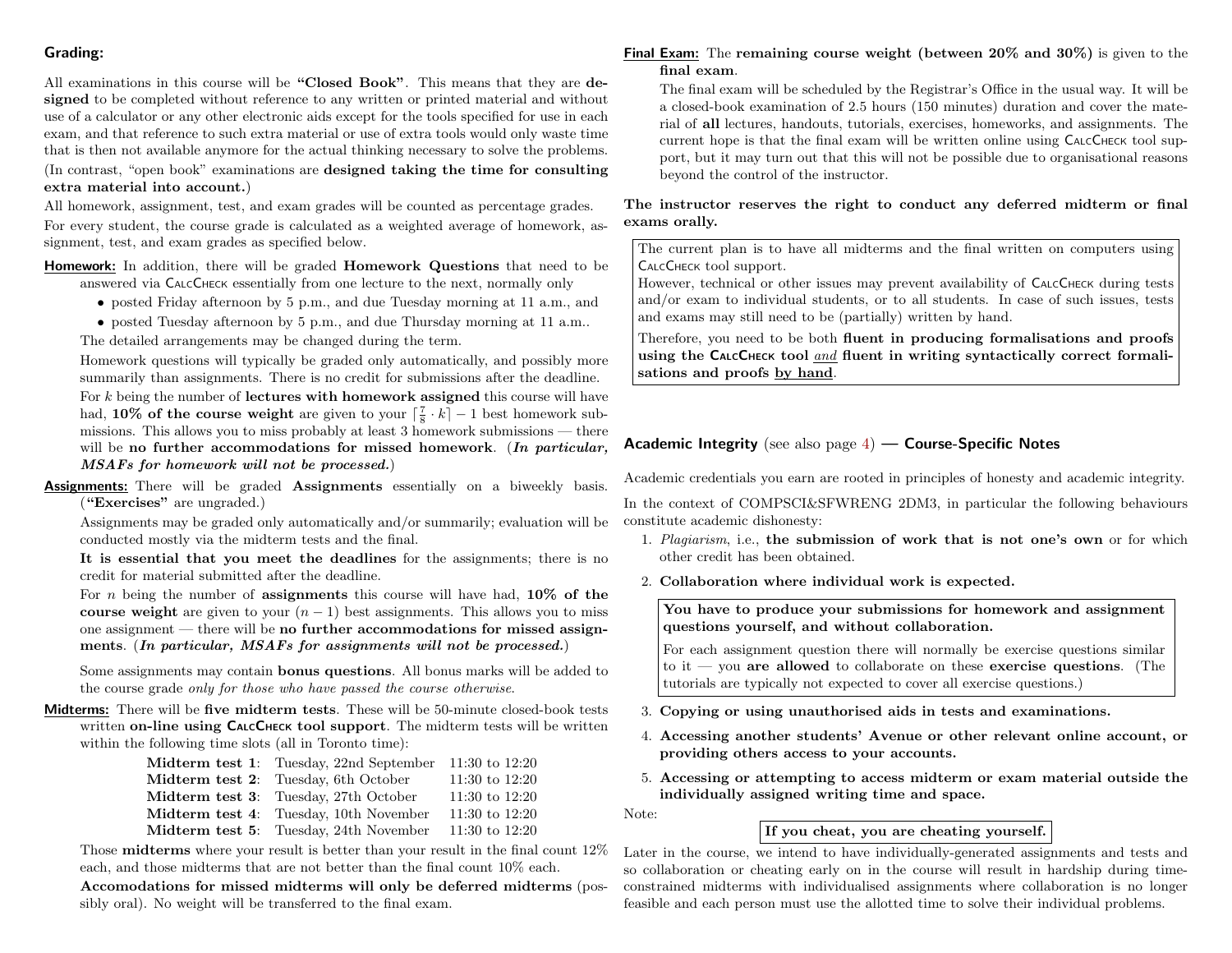# **Discrimination**

The Faculty of Engineering is concerned with ensuring an environment that is free of all adverse discrimination. If there is a problem that cannot be resolved by discussion among the persons concerned, individuals are reminded that they should contact the Department's Associate Chair for Undergraduate Studies, the Department Chair, the Sexual Harassment Office or the Human Rights Consultant, as soon as possible.

# Learning Objectives

### Course Precondition

Students are expected to have achieved the following learning objectives before taking this course:

- 1. Students should know and understand
	- a) Basic number types, such as integers, rationals, reals
	- b) General principles of mathematical notation
	- c) General principles of calculation in mathematics
	- d) Basic imperative programming
- 2. Students should be able to
	- a) Perform calculations and solve equations in numerical domains
	- b) Write and "mentally execute" simple imperative programs

## Course Postcondition

Students are expected to achieve the following learning objectives as a result of taking this course:

- 1. Students should know and understand
	- a) Syntax of propositional logic
	- b) Syntax of predicate logic, including variable binding issues
	- c) Principles of typed expressions, and the types of the operators they are using
	- d) Basic semantics of expressions and formulae (truth tables, validity, . . . )
	- e) Principles of calculational proofs

# Learning Outcomes Rubric (Preliminary)

- f) Basic and derived proof rules of propositional logic
- g) Basics of (typed) set theory
- h) Basic concepts and theorems about functions and (especially binary) relations
- i) Basics of program specification using pre- and postconditions
- j) Basic theory of integers and counting
- k) Basic graph theory
- 2. Students should be able to
	- a) Extract the propositional-logic structure from English sentences, and translate propositional expressions back into English
	- b) Translate English statements of moderate complexity into predicate-logic specification
	- c) Translate simple mathematical prose into predicate-logic definitions
	- d) Produce calculational proofs in propositional logic
	- e) Explain and prove basic properties using induction
	- f) Produce correctness proofs for simple imperative programs.
	- g) Produce calculational proofs in applications to set and relation theory, integers and counting, etc.
	- h) Explain and prove basic graph properties.

#### Coverage of Graduate Attribute Indicators by Learning Outcomes (Preliminary)

For each indicator, the learning outcome topics (defined in the rubrics below) used to measure it are indicated:

#### 1 (A knowledge base for engineering)

- 1.1 (Competence in Mathematics)
	- Logical Formalism
	- Calculational Proofs in Propositional Logic
	- Calculational Proofs in Predicate Logic Applications
	- Induction
	- Program correctness proofs
	- Formalisation
	- Discrete Structures: Sets, Functions, Relations, Graphs, Counting

<span id="page-2-0"></span>

| Topic                          | <b>Below</b>                         | Marginal                                | Meets                                   | <b>Exceeds</b>                          |
|--------------------------------|--------------------------------------|-----------------------------------------|-----------------------------------------|-----------------------------------------|
| Logical Formalism              | when writing formulae, frequently    | writes mostly syntactically correct     | writes syntactically and type-correct   | can explain typing and variable bind-   |
|                                | introduces syntax or type errors     | formulae with occasional type errors    | formulae, and correctly renames         | ing issues with good understanding      |
|                                |                                      |                                         | variables when substituting             |                                         |
| Calculational Proofs in Propo- | cannot produce correct calculational | typically makes about one mistake       | normally produces correct proof cal-    | confidently produces even more com-     |
| sitional Logic                 | proofs even for simple theorems      | every three proof steps                 | culations, but may not succeed with     | plex propositional-logic proofs         |
|                                |                                      |                                         | more complex tasks, or take unnec-      |                                         |
|                                |                                      |                                         | essary detours                          |                                         |
| Calculational Proofs in Predi- | cannot produce correct calculational | ability<br>shows<br>some<br>apply<br>to | applies<br>predicate-logic<br>correctly | predicate-logic<br>applies<br>correctly |
| cate Logic Applications        | proof steps using predicate-logic    | predicate-logic<br>rules<br>proof<br>in | proof rules in simple contexts, and     | proof rules also in more complex        |
|                                | proof rules even in simple contexts  | simple contexts                         | can at least attempt to tackle more     | settings                                |
|                                |                                      |                                         | complex settings                        |                                         |
| $\bm{\mathrm{Induction}}$      | cannot handle even simple induction  | can mostly produce simple routine       | confidently performs<br>simple and      | handles even complex induction set-     |
|                                | proofs                               | induction proofs                        | nested induction proofs                 | tings confidently                       |
| Program correctness proofs     | cannot handle even simple program    | can mostly produce simple routine       | confidently produces program cor-       | handles even nested program struc-      |
|                                | correctness proofs; does not propose | program correctness proofs and pro-     | rectness proofs for simple programs     | tures confidently, and identifies ap-   |
|                                | useful invariants                    | poses mostly-appropriate invariants     | and identifies sufficient invariants    | propriate invariants even in settings   |
|                                |                                      |                                         |                                         | that require more understanding         |
| Formalisation                  | cannot handle even simple formalisa- | can produce simple formalisations       | confidently performs simple formali-    | produces reasonable formalisations      |
|                                | tion tasks                           | that mostly capture the natural-        | sation tasks, but may not be able to    | even for moderately more complex        |
|                                |                                      | language meaning                        | cope with more complex tasks            | tasks                                   |